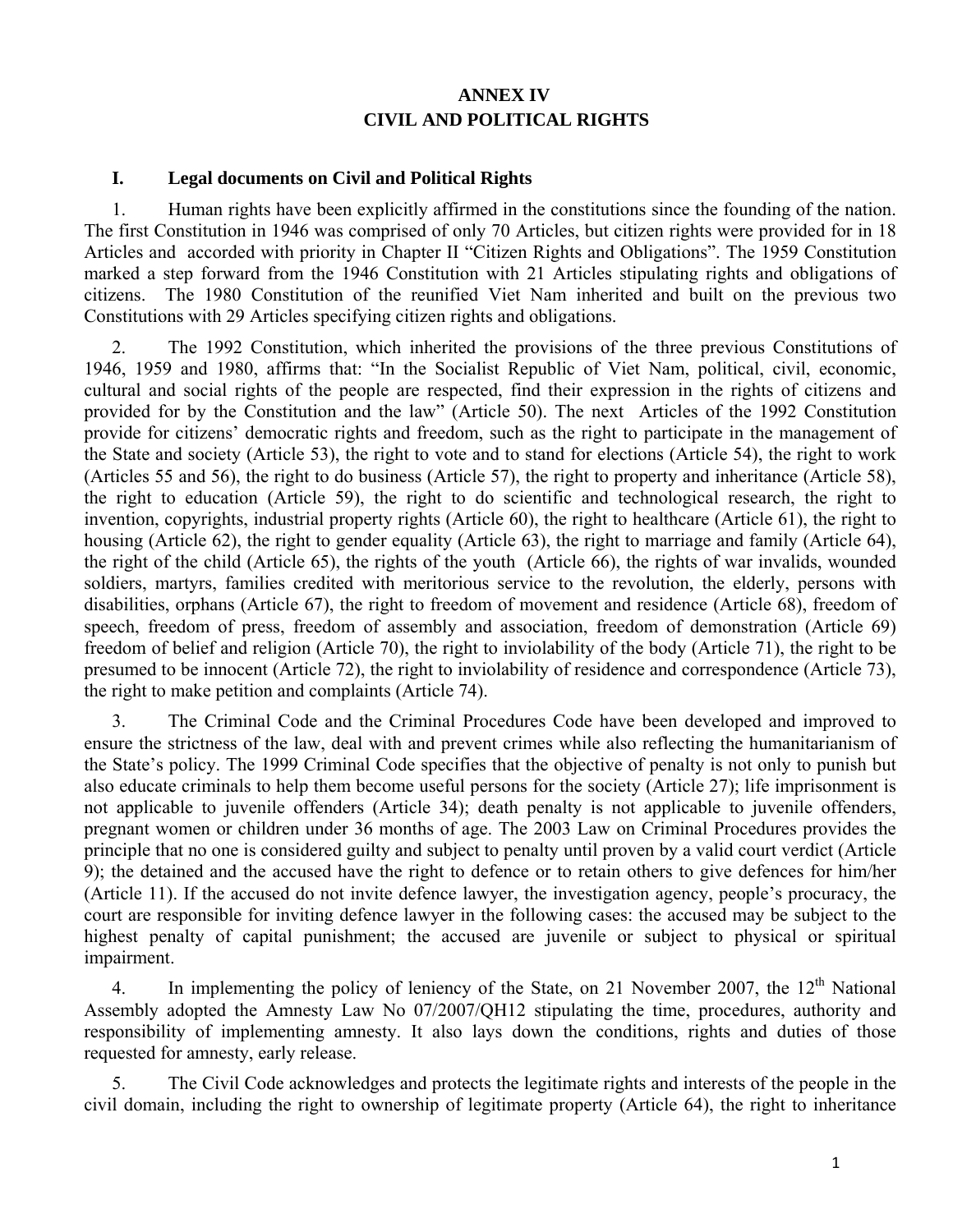(Article 613), the right to privacy (Article 38), the right to inviolability of residence (Article 46) the right to freedom of movement and residence (Article 48).

6. The Law on Elections of National Assembly Deputies (1997, revised in 2001) stipulates that : "citizens of the Socialist Republic of Viet Nam, regardless of their nationality, sex, social strata, belief, religion, education, occupation, term of residence, who are 18 years of age shall enjoy the right to vote and those who are 21 years of age shall enjoy the right to stand for elections for the National Assembly Deputy in conformity with the provisions of the law, except those who are mentally disable or derived of these rights by the law or the People's Court." (Article 2)

7. The Press Law (1989) acknowledges and ensures freedom of press and freedom of speech. As stipulated by the law, "the State creates favourable conditions for citizens to exercise their right to freedom of press and freedom of speech and for the press to play its role. The press and journalists operate in accordance with the law and are protected by the State. No institution or individual shall restrict or hinder their activities. The press shall not be subject to censorship prior to publication or broadcast." (Article 2). This Law also prescribes that citizens have the right to be informed and express their opinions via the press on domestic and world affairs; have rights to contact, send news, articles, photographs and other works to the press without being subject to censorship by any organization or individual; have the right to express views on the formation and implementation of policies and laws; have the rights to air views and criticisms, make proposals, complaints or petitions in the press (Article 4). The Publication Law also provides that citizens have the rights to publish their works to the public without censorship. (Article 5).

8. The Law on Legal Assistance (2006) stipulates that the poor, people with meritorious service to the revolution, the solitude elderly, persons with disabilities, and children without support, ethnic minority people living in areas in economic and social hardship are provided free legal assistance; have their legitimate rights and interests defended. The Law also provides articles on raising legal awareness and sense of respect for and abidance by law for this group of people, contributing to the dissemination and education of law; protection of justice, maintenance of social equality, prevention and reduction of disputes and law violations. (Article 6)

The right to complaints and petitions of the people is stipulated in the Law on Complaints and Petitions (amended and supplemented in 2004, 2005), Decree No 136/2006/ND-CP dated 14 November 2006 guiding the implementation of some Articles of the Law on Complaints and Petitions and Decree No 53/2005/ND-CP dated 19 April 2005 of the Government. These documents provide for measures to deal with acts of menacing, repressing, revenging those who lodge complaints and petitions. It is stipulated in the Law that: "in case of necessity, agencies, institutions or individuals receiving complaints and petitions must inform without delay the competent agency in order to [..] apply necessary measures to ensure safety for the complaining persons when they so request" (Article 66). On the other hand, "people committing acts of menacing, revenging, insulting those who make complaints and petitions or people who are responsible for settling complaints and petitions shall be dealt with by discipline, administrative fines or criminal prosecution depending on the nature, seriousness and scope of violation (Article 100). In addition, Decree No 51/2002/ND-CP dated 26 April 2002 of the Government on the implementation of the Press Law prescribes that within 15 days upon the receipt of views, criticism, complaints, petitions of citizens transmitted by or published in newspapers, head of the state agency or social organisations concerned must inform the press agency with regard to how the case is being settled.

9. The Ordinance on belief and religion adopted by the Standing committee of the National Assembly on 18 June 2004 affirms that: "citizens have the rights to follow or not follow any belief, religion. The State secures citizens' right to freedom of belief. Any infringement upon this right is forbidden. All religions are equal before the law. Citizens of belief, religion or those without belief, religion or those of different beliefs, religions must respect each other". Decree 22/2005/ND-CP dated 1 March 2005 guiding the implementation of some Articles of the Ordinance on belief and religion and Directive no 01/2005/CT-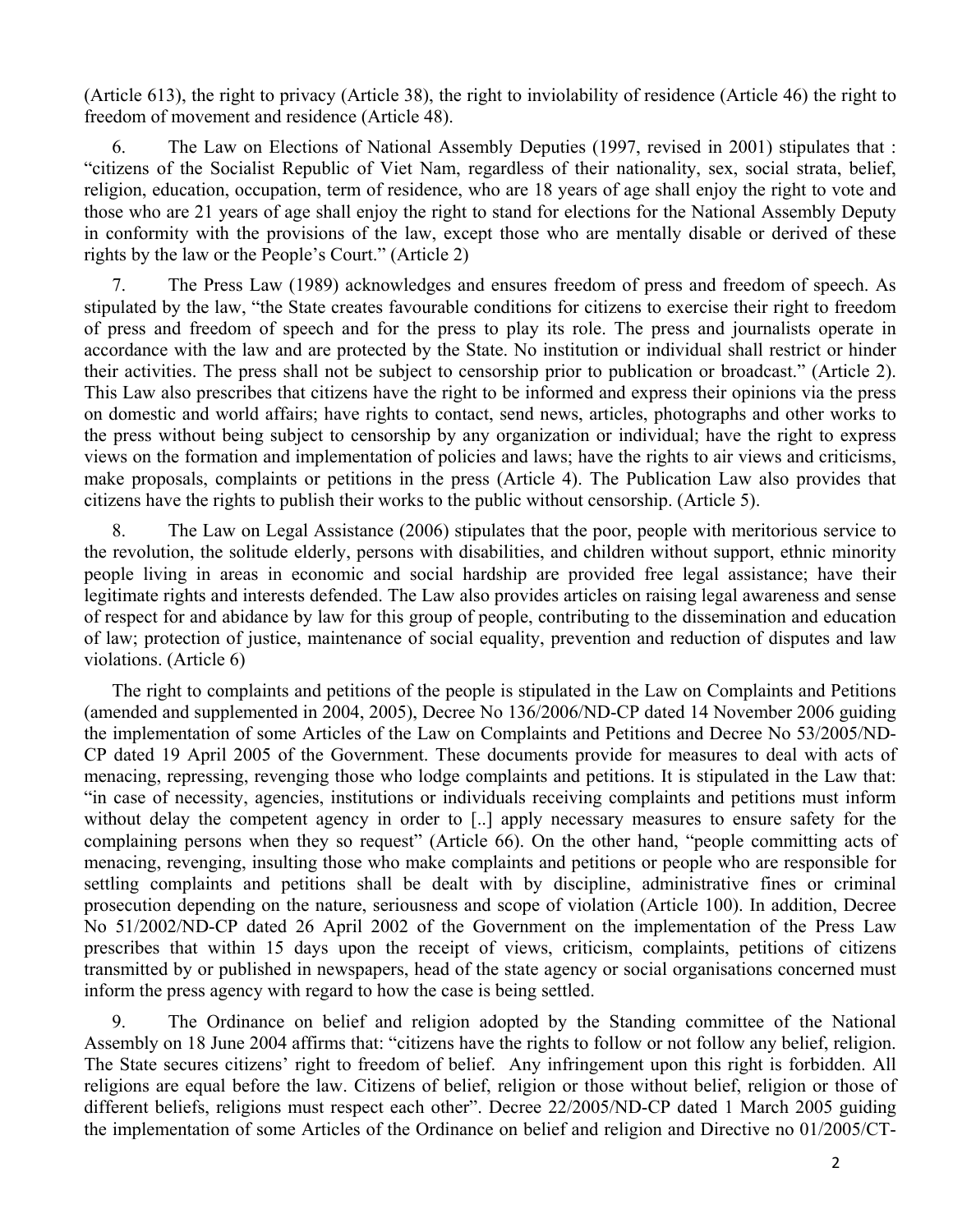TTG dated 4 February 2005 of the Prime Minister on some tasks related to Protestantism continue to specify provisions of the Ordinance with a view to facilitating religious activities of religious organisations and individuals.

10. Decree 33/2003/ND-CP dated 20 July 2003 clearly stipulates the right to establish associations and the related procedures. Article 22 specifies the rights of associations, including outreaching for the association's objectives, representing its members in internal and external affairs related to the functions and mandates of the association; protecting legitimate rights and interests of members; organising and coordinating activities of members in the common interest of the association; reconciling disputes within the association; disseminating and providing knowledge for members; providing necessary information for members in accordance with the law; counseling and debating on issues within the scope of activities of the association at the request of organisations and individuals, providing inputs for legal documents related to the activities of the association in accordance with the law, making recommendations to competent agencies of the state with regard to the development and area of operation of the association; working with organisation, agencies concerned to implement the tasks of the association; raising funds from members' fees and from doing business in accordance with provisions of the law to cover the expenses; is allowed to receive legitimate funds from domestic and foreign organizations and individuals in accordance with the law. Associations operating nationwide or on interprovincial basis can join regional and international associations.

11. Decree No 29 dated 11 May 1998 on the Regulation on Exercising Democracy at the communal, ward and hamlet levels and Decree No 71 dated 8 September 1998 on the Regulation on Exercising Democracy in offices create favourable conditions for the people to participate actively in the formulation of policies and monitoring of the State, thus raising the role of the people and enhancing their participation in the management of the state and society.

## **II.** T**he implementation of civil and political rights**

#### **The right to vote**

12. The most recent elections of the National Assembly  $(12<sup>th</sup>$  Legislature, 20 May 2007) were successfully held throughout the country with a very high turnout. 59 Provinces and cities had the turnout of over 99% (out of which Ha Giang, Vinh Long, Quang Nam and Phu Tho reached 99.99%). 493 people were elected to the National Assembly.

#### **The right to freedom of association**

13. The number of new associations established were on the rise. At present, there are over 380 associations operating nationwide, at interprovincial level and thousands of associations operating within provincial or central-level cities. All communes have established associations. The role of associations are reflected in the followings:

Implementing the right to monitor and debate draft legal documents, especially those directly related to the rights and obligations of the people, such as the Civil Code, Labour Code, documents on civic status, land-use right, etc. In highly specialised areas, the debating role of associations demonstrates their active, down-to-earth and objective natures (e.g. Protection of copyrights, industrial property, consumers etc.)

‐ Contributing to bringing into play the resources, dynamism, and initiatives of the people of all strata in socio-economic development, poverty reduction and the building of a law-governed state etc.

Taking the lead or participate, in some cases, in drafting laws and ordinances submitted to the National Assembly (for example, the Fatherland Front submitted the Law on Fatherland Front; the Central Committee of the Youth Union submitted the Youth Law, the Lawyers' Association took the lead in drafting the Ordinance on Commercial Arbitration and is now drafting the Law on Commercial Arbitration).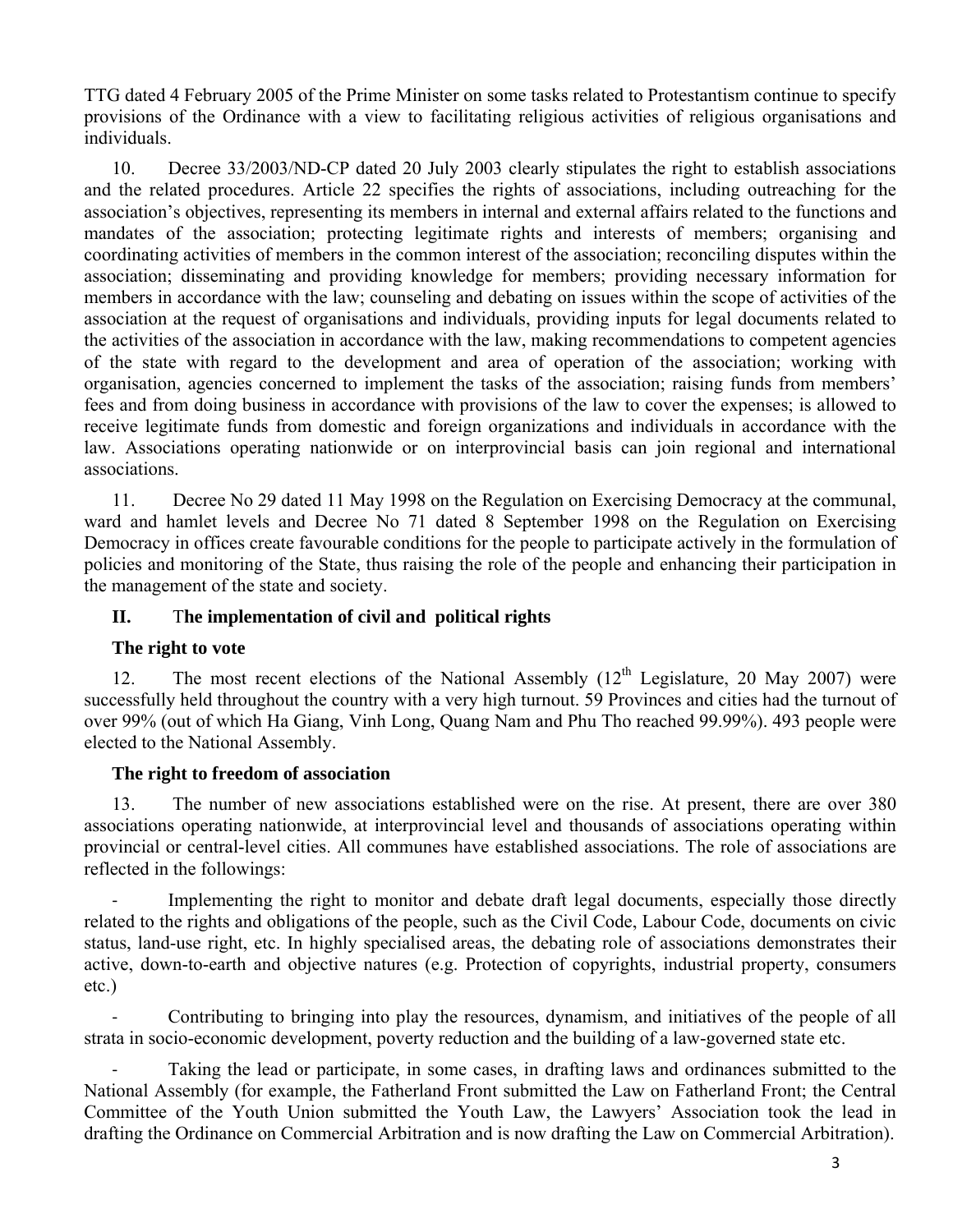#### **The Right to Freedom of religion**

14. The training and education of religious dignitaries and priests have been maintained and expanded. Throughout the country, there are around 17,000 seminarians and Buddhist monks and nuns are enrolled in religious training courses. The Viet Nam Buddhist Sangha has 4 Buddhist Academies, of which the scale and training quality are being raised. A Buddhist Academy is being built in Soc Son district, Ha Noi; a Southern Khmer Buddhist Academy will be built in Can Tho city. A new establishment of Buddhist Academy will be built in Ho Chi Minh City. The Evangelical Church of Viet Nam has 7 grand seminaries. The Saint Joseph seminary in Ho Chi Minh City will open a second establishment in Xuan Loc district, Dong Nai province. The Divinity school of the General Confederation of the Protestant Church of Viet Nam (Southern part of Viet Nam) has completed 3 courses. On 30 August 2006, a new establishment began to be built in Ho Chi Minh City.

15. On ordination, promotion, appointment and transfer of dignitaries: Religious organisations have undertaken many activities to consolidate their organisation with ordination, promotion, appointment and transfer of dignitaries to take care of the religious work in accordance with their Charters and Regulations and the law. In the past 4 years, 9,226 religious dignitaries have been ordained, promoted, appointed or elected. The total number of dignitaries and priests throughout the country reached 62,446.

16. On publication: In 2008 alone, 620 publications were licensed with around 1.2 million copies. The total number of books published by religious organisations were 1,777 with 4.5 millions printed copies, including 500,000 of testament and 500,000 VCDs, CDs, MP3. Especially, 30,000 testaments in ethnic minority language (Ba na, Gia rai, Khmer etc.) were printed to facilitate religious activities of the ethnic minority people. Religious organisations are allowed to publish newspapers for the religious activities, such as Much Vu, Thong Cong bulletins of the Protestantism, Hiep Thong magazine, Christianity and the nation newspaper of the Christianity.

17. On the building of worshipping places: worshipping places were continuously renovated or built anew. In the past 3 years until the end of 2008, there were 3,277 worshipping places renovated or built anew. Ho Chi Minh city Municipality allotted land for the Evangelical Church to build the religious affairs center and allotted 7,500 m2 for the Southern Protestant Church to build the Divine Academy; Dac Lac province allotted over 11,000 m2 of land to the Evangelical Church of Buon Ma Thuat; Da Nang province allotted over 9000 m2 of land for the Evangelical Church of Da Nang; Quang Tri province allotted 15ha of additional land for La Van parish; Lam Dong province allotted 10ha of land for building a religious affairs center.

18. On external activities of religions: Religious agencies and religions in Viet Nam have broad international relations. In the past 3 years, there have been 643 outbound dignitaries and 20 inbound religious delegations. Religious representatives of Viet Nam joined various religious forums, such as Asia-Europe religious dialogue, Asia-Pacific religious dialogue, Conference on religious and law in Southeast Asia. Many delegations of religious dignitaries of other countries have visited Viet Nam, such as those of the Vatican, Venerable Thich Nhat Hanh and the Plum Village delegation, the World Buddhist Mendicant Church, America's Christian and Mission Alliance etc.

#### **The Right to Freedom of Expression and Freedom of Press**

20. As defined by the Press Law, press agencies are not only political and professional agencies, they also provide forums for the people. All citizens have the right, through the mass media, to express their expectations and opinions on political, economic, social and cultural issues. The citizens send their articles to newspapers on different aspects of their life. The "Readers' opinions" column of many newspapers has shown diverse opinions of the people from all walks of life. These constitute a vivid manifestation of the right to freedom of the press of each citizen.